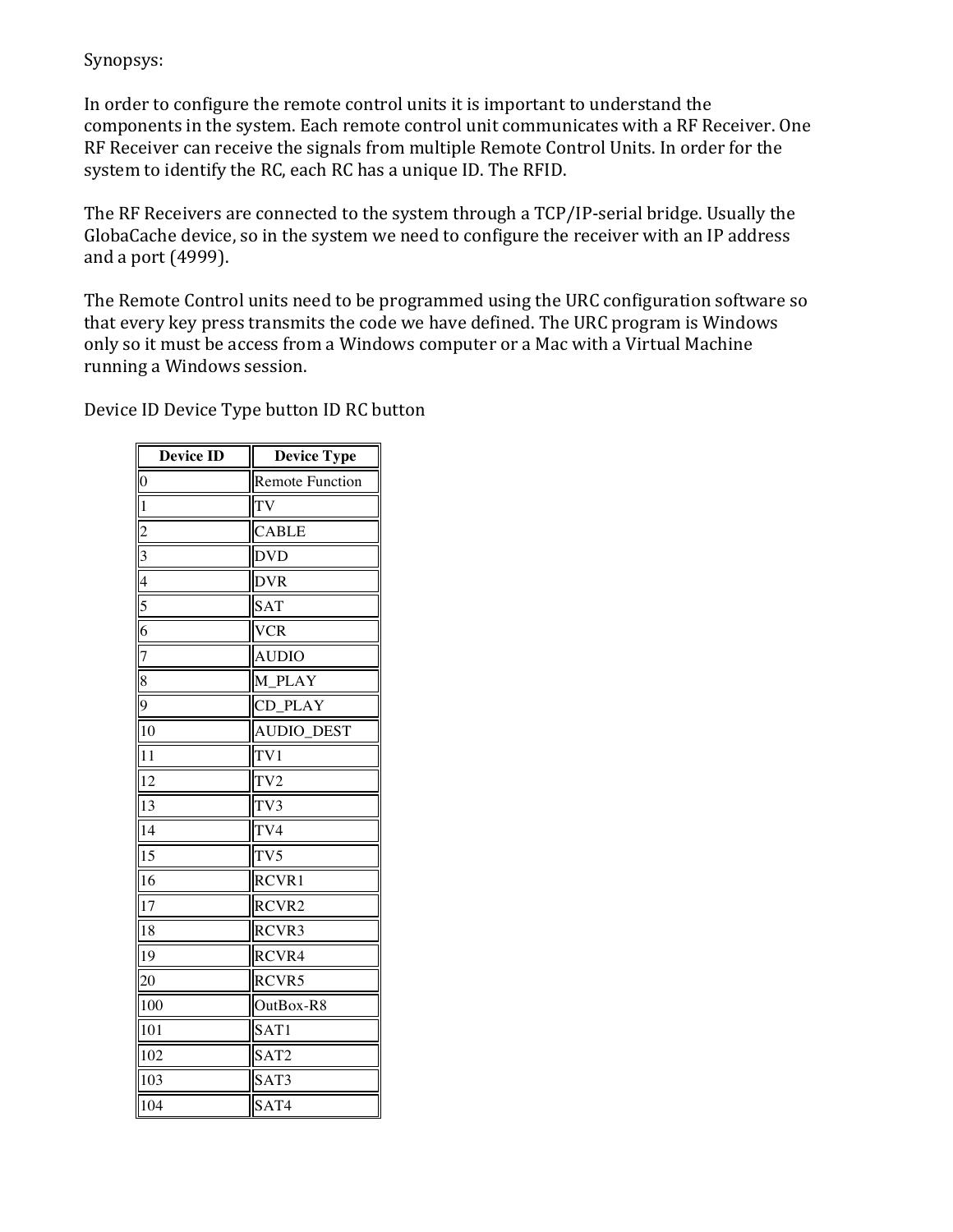| 105 | SAT5             |
|-----|------------------|
| 106 | DVD1             |
| 107 | DVD <sub>2</sub> |
| 108 | DVD3             |
| 109 | DVD4             |
| 110 | DVD5             |
| 111 | CABLE1           |
| 112 | CABLE2           |
| 113 | CABLE3           |
| 114 | CABLE4           |
| 115 | CABLE5           |
| 201 | <b>AUX201</b>    |
|     |                  |
| 254 | <b>AUX254</b>    |

Each device has up to 156 buttons assigned as follows.

| <b>Button ID</b>                                                      | <b>RC</b> Button         |
|-----------------------------------------------------------------------|--------------------------|
| $\boldsymbol{0}$                                                      | Power Off                |
| $\frac{1}{2}$                                                         | Power On                 |
|                                                                       | Power Toggle             |
|                                                                       |                          |
|                                                                       | Channel Up               |
| $\frac{2}{3}$ $\frac{3}{4}$ $\frac{4}{5}$ $\frac{5}{6}$ $\frac{6}{7}$ | Channel Down             |
|                                                                       | <b>Channel Previous</b>  |
|                                                                       |                          |
| $\overline{8}$                                                        | Volume Mute              |
| $\overline{9}$                                                        | Volume Up                |
| $\overline{10}$                                                       | Volume Down              |
| $\overline{101}$                                                      | Playback Play            |
| 102                                                                   | Playback Stop            |
| 103                                                                   | Playback Pause           |
| 104                                                                   | <b>Playlist Next</b>     |
| 105                                                                   | <b>Playlist Previous</b> |
| 106                                                                   | Playback Forward         |
| 107                                                                   | Playback Reverse         |
| 110                                                                   | Digit 0                  |
| -<br>111                                                              | Digit 1                  |
| 112                                                                   | Digit 2                  |
| 113                                                                   | Digit 3                  |
| -<br>114                                                              | Digit 4                  |
| 115                                                                   | Digit 5                  |
| 116                                                                   | Digit 6                  |